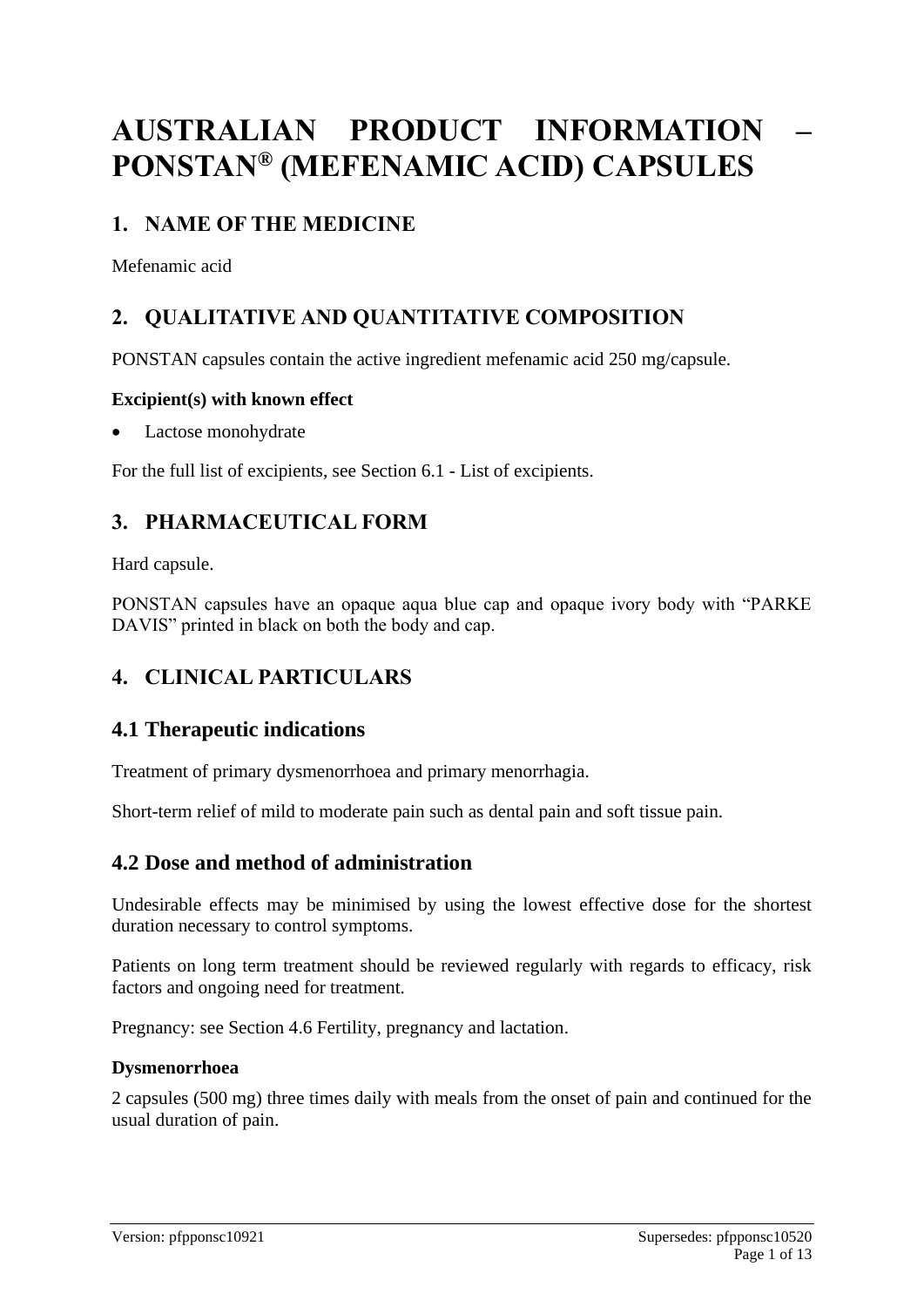### **Menorrhagia**

2 capsules (500 mg) three times daily with meals and from the onset of menses and continued according to the judgement of the physician. Therapy should not be continued for more than 7 days except on the advice of a physician.

### **Other Indications**

2 capsules (500 mg) three times daily, with meals.

# **4.3 Contraindications**

- 1. Patients showing evidence of chronic inflammation and/or active ulceration of either the upper or lower gastrointestinal tract and patients with pre-existing renal disease.
- 2. Patients in whom aspirin and/or other non-steroidal anti-inflammatory drugs (NSAIDs) have induced symptoms of bronchospasm, allergic rhinitis or urticaria, because the potential exists for cross-sensitivity.
- 3. Patients with impaired renal function.
- 4. Patients with severe hepatic impairment.
- 5. Patients previously experiencing diarrhoea on taking this drug.
- 6. Patients who have previously exhibited hypersensitivity to mefenamic acid or any of the components of PONSTAN (see Section 6.1 - List of excipients).
- 7. Patients with severe heart failure.
- 8. Treatment of peri-operative pain in the setting of coronary artery bypass graft (CABG) surgery.
- 9. Children under 14 years of age.

# **4.4 Special warnings and precautions for use**

The use of PONSTAN with concomitant systemic non-aspirin NSAIDs, including cyclooxygenase-2 (COX-2) inhibitors, should be avoided. Concomitant use with one or more systemic NSAIDs may increase frequency of gastrointestinal ulcers and bleeding.

### **Cardiovascular Effects**

*Cardiovascular Thrombotic Events:* NSAIDs may cause an increased risk of serious cardiovascular (CV) thrombotic events, myocardial infarction and stroke, which can be fatal. This risk may increase with dose or duration of use. The relative increase of this risk appears to be similar in those with or without known CV disease or CV risk factors. However, patients with CV disease, history of atherosclerotic CV disease or CV risk factors may also be at greater risk in terms of absolute incidence, due to their increased rate at baseline. To minimise the potential risk for an adverse CV event in patients treated with mefenamic acid, especially in patients with CV risk factors, the lowest effective dose should be used for the shortest duration possible. Physicians and patients should remain alert for the development of such events, even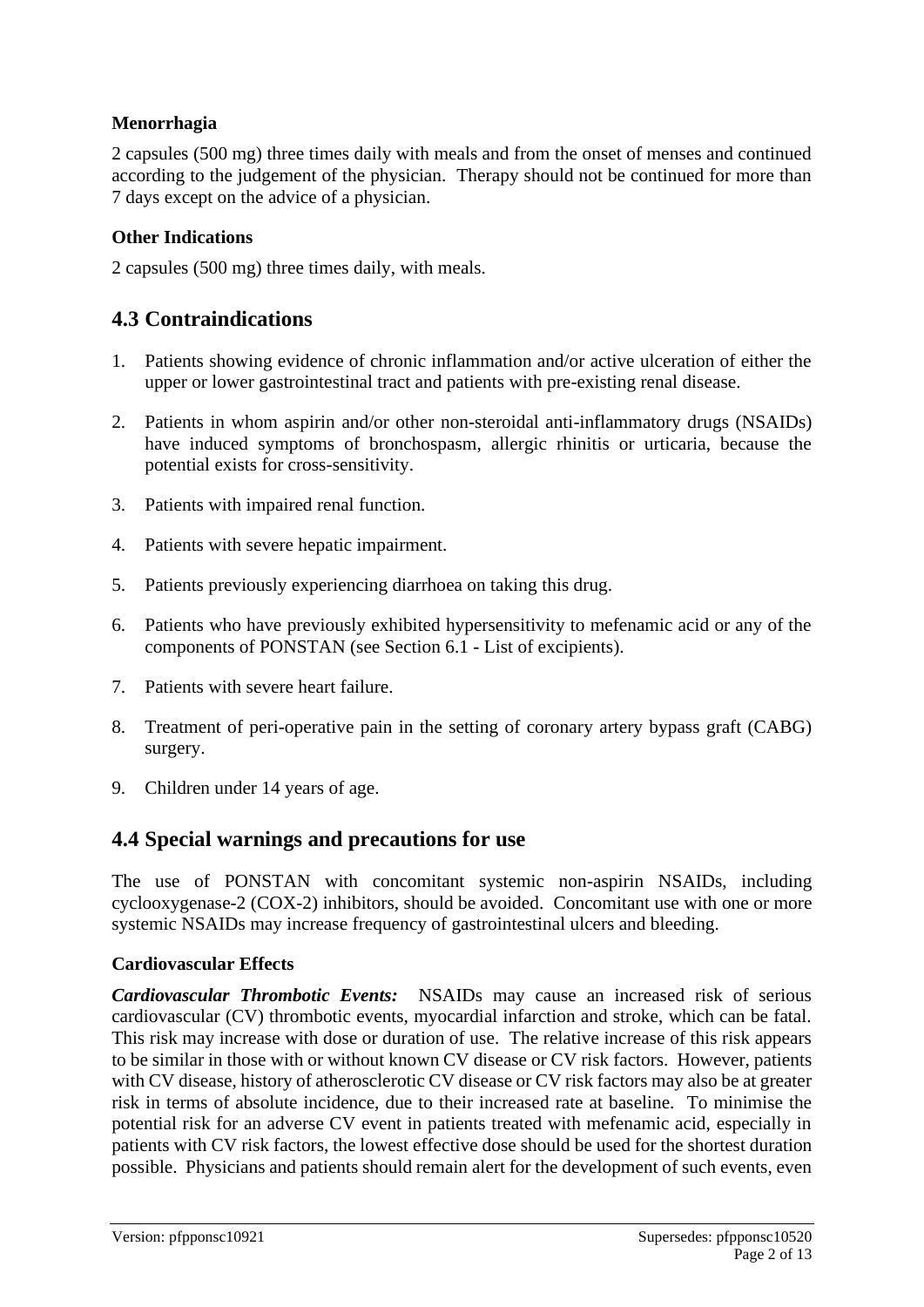in the absence of previous CV symptoms. Patients should be informed about the signs and/or symptoms of serious CV toxicity and the steps to take if they occur (see Section 4.3 - Contraindications).

There is no consistent evidence that concurrent use of aspirin mitigates the increased risk of serious CV thrombotic events associated with NSAID use.

*Hypertension:* NSAIDs may lead to the onset of new hypertension or worsening of pre-existing hypertension and patients taking anti-hypertensives with NSAIDs may have an impaired anti-hypertensive response. Caution is advised when prescribing NSAIDs to patients with hypertension. Blood pressure should be monitored closely during initiation of NSAID treatment and at regular intervals throughout the course of therapy.

*Heart Failure:* Fluid retention and oedema have been observed in some patients taking NSAIDs, including mefenamic acid. Therefore, PONSTAN should be used with caution in patients with compromised cardiac function and other conditions predisposing to, or worsened by, fluid retention. Patients with pre-existing heart failure or hypertension should be closely monitored.

#### **Gastrointestinal Effects**

NSAIDs, including mefenamic acid, can cause serious, potentially fatal gastrointestinal (GI) adverse events including inflammation, bleeding, ulceration and perforation of the stomach, small intestine or large intestine. The frequency of such events may increase with dose or duration of use, but can occur at any time without warning.

Upper GI ulcers, gross bleeding or perforation caused by NSAIDs occur in approximately 1% of patients treated for 3-6 months and in about 2-4% of patients treated for one year. These trends continue with longer duration of use, increasing the likelihood of developing a serious GI event at some time during the course of therapy. However, even short term therapy is not without risk.

Patients most at risk of developing GI complications with NSAIDs are the elderly; patients with CV disease; patients using concomitant corticosteroids, anti-platelet drugs (such as aspirin), or selective serotonin reuptake inhibitors (SSRIs); patients with a history of, or active, GI disease (such as ulceration, bleeding or inflammatory conditions); and patients ingesting alcohol or with a history of smoking and alcoholism. Mefenamic acid should be used with caution in these patients (see Section 4.3 - Contraindications). When GI bleeding or ulceration occurs in patients receiving PONSTAN, the drug should be withdrawn immediately. Physicians should inform patients about the signs and/or symptoms of serious GI toxicity and what steps to take if they occur.

If diarrhoea occurs, PONSTAN should be promptly discontinued. Symptoms may recur in certain patients following subsequent exposure.

#### **Severe Skin Reactions**

NSAIDs may very rarely cause serious cutaneous adverse events such as drug reaction with eosinophilia and systemic symptoms (DRESS) syndrome (see **Drug Reaction with Eosinophilia and Systemic Symptoms (DRESS) syndrome**), exfoliative dermatitis, toxic epidermal necrolysis (TEN) and Stevens-Johnson syndrome (SJS), which can be fatal and occur without warning. These serious adverse events are idiosyncratic and are independent of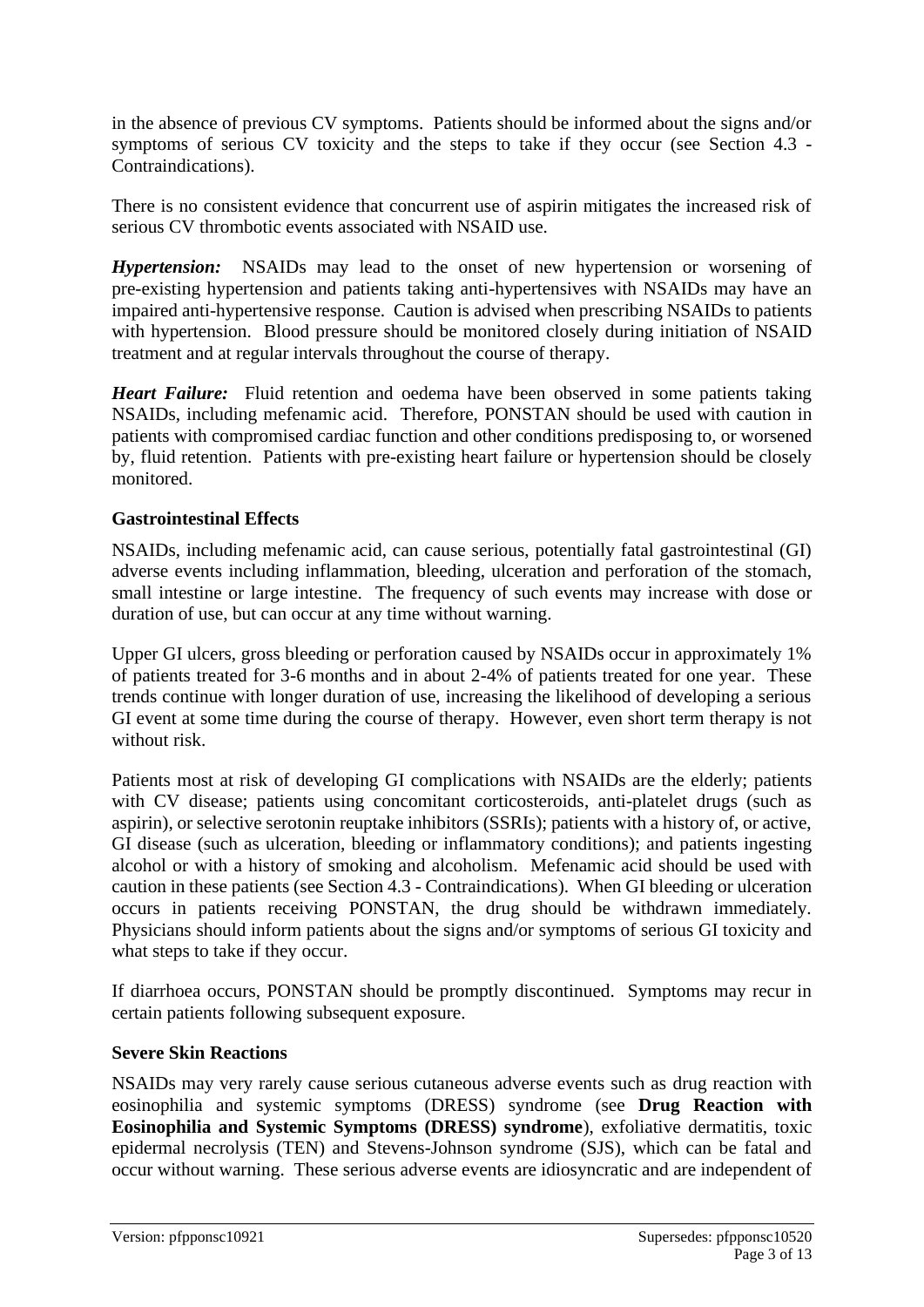dose or duration of use. Patients should be advised of the signs and symptoms of serious skin reactions and to consult their doctor at the first appearance of a skin rash, mucosal lesion or any other sign of hypersensitivity. If this occurs, the drug should be promptly discontinued.

PONSTAN may cause an exacerbation of chronic urticaria in patients with this disease.

### **Drug Reaction with Eosinophilia and Systemic Symptoms (DRESS) syndrome**

DRESS syndrome has been reported in patients taking NSAIDs. Some of these events have been fatal or life-threatening. DRESS syndrome typically, although not exclusively, presents with fever, rash, lymphadenopathy, and/or facial swelling. Other clinical manifestations may include hepatitis, nephritis, haematological abnormalities, myocarditis, or myositis. Sometimes symptoms of DRESS syndrome may resemble an acute viral infection. Eosinophilia is often present. Because this disorder is variable in its presentation, other organ systems not noted here may be involved. It is important to note that early manifestations of hypersensitivity, such as fever or lymphadenopathy, may be present even though rash is not evident. If such signs or symptoms are present, discontinue the NSAID and evaluate the patient immediately.

#### **Haematologic Effects**

PONSTAN 500 mg and aspirin 650 mg, four times a day, both caused significant further lowering of the prothrombin concentration (PONSTAN 3.48% and aspirin 2.75%) in patients in whom the concentration has been initially lowered by anticoagulant therapy. Caution should therefore be exercised in administering PONSTAN to patients on anticoagulant therapy, such as warfarin, and should not be given when prothrombin concentration is in the range of 10% to 20% of normal. Careful monitoring of blood coagulation factors is recommended (see Section 4.5 - Interactions with other medicines and other forms of interactions).

#### **Use with Oral Anticoagulants**

The concomitant use of NSAIDs, including PONSTAN, with oral anticoagulants increases the risk of GI and non-GI bleeding and should be given with caution. Oral anticoagulants include warfarin/coumarin-type and novel oral anticoagulants (e.g. apixaban, dabigatran, rivaroxaban). Anticoagulation/INR should be monitored in patients taking a warfarin/coumarin-type anticoagulant (see Section 4.5 - Interactions with other medicines and other forms of interactions).

### **Other Effects**

PONSTAN should be used with caution in known asthmatics.

As no data presently exist concerning the effect of PONSTAN, if any, on the efficacy of intrauterine contraceptive devices, physicians should be alert to the possibility of a reduction in contraceptive efficacy in women with an IUCD taking PONSTAN.

### **Use in Hepatic Impairment**

PONSTAN should be used with caution in patients with hepatic impairment.

As with other NSAIDs, borderline elevations of liver function tests may occur in up to 15% of patients. These elevations may progress, may remain essentially unchanged, or may be transient with continued therapy. Meaningful (3 times the upper limit of normal) elevations of SGPT or SGOT occurred in controlled clinical trials in less than 1% of patients.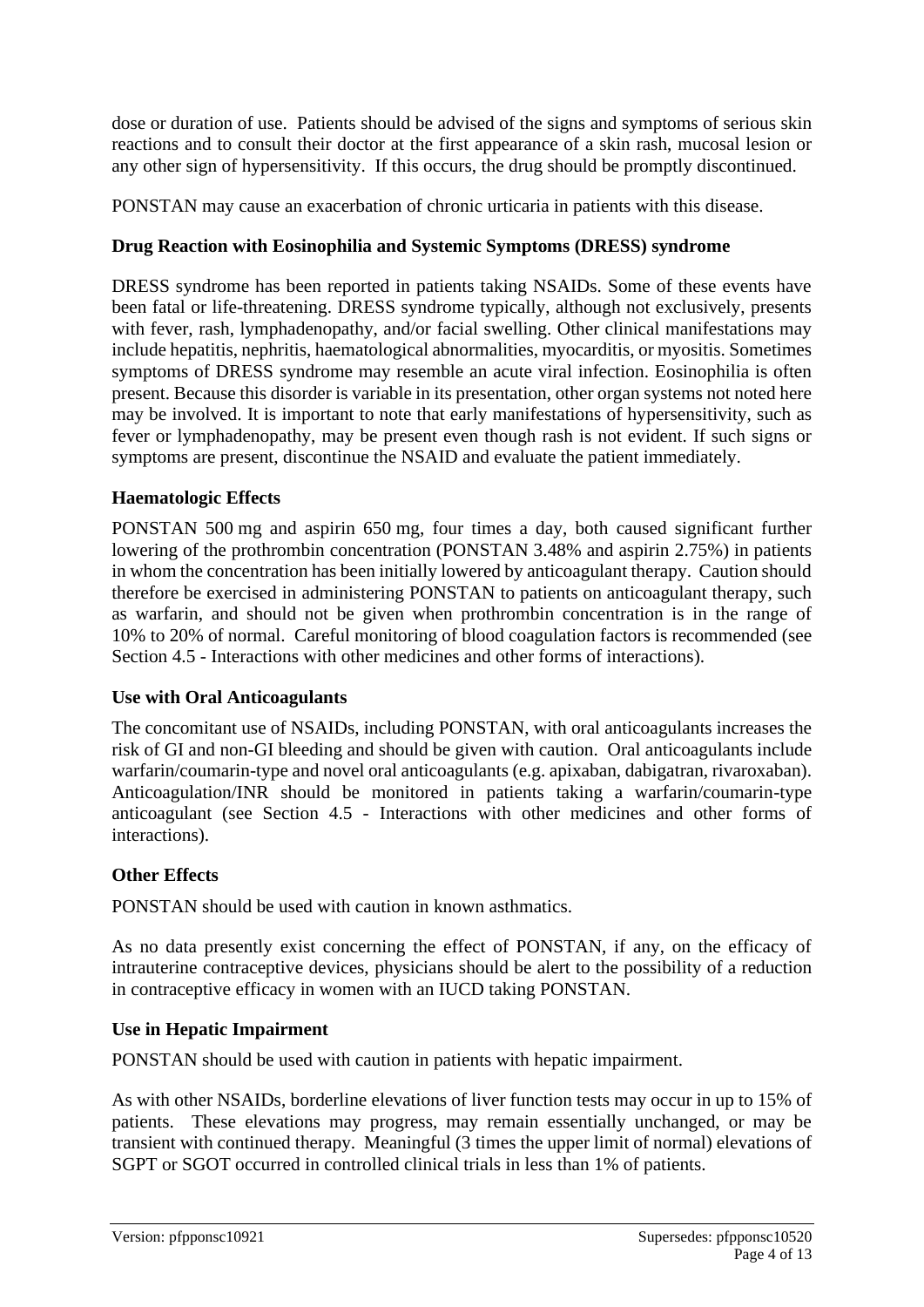Physicians and patients should remain alert for hepatotoxicity. Patients should be informed about the signs and/or symptoms of hepatotoxicity. A patient with symptoms and/or signs suggesting liver dysfunction (e.g. nausea, fatigue, lethargy, pruritis, jaundice, abdominal tenderness in the right upper quadrant and "flu-like" symptoms), or in whom an abnormal liver test has occurred, should be evaluated for evidence of the development of a more severe hepatic reaction while on therapy with mefenamic acid.

Severe hepatic reactions, including jaundice and cases of fatal hepatitis, have been reported with other NSAIDs. Although such reactions are rare, if abnormal liver tests persist or worsen, if clinical signs and symptoms consistent with liver disease develop, or if systemic manifestations occur (e.g. eosinophilia, rash, etc.), PONSTAN should be discontinued.

### **Use in Renal Impairment**

As with other NSAIDs, long-term administration of PONSTAN to animals has resulted in renal papillary necrosis and other abnormal renal pathology. In humans, there have been reports of acute interstitial nephritis with haematuria, proteinuria, glomerulitis, papillary necrosis and occasionally nephrotic syndrome.

A second form of renal toxicity has been seen in patients with pre-renal conditions leading to a reduction in renal blood flow or blood volume, where the renal prostaglandins have a supportive role in the maintenance of renal perfusion. In these patients, administration of an NSAID may cause a dose-dependent reduction in prostaglandin formation and may precipitate overt renal decomposition. Patients at greatest risk of this reaction are those with impaired renal function, heart failure, liver dysfunction, nephrotic syndrome, those taking diuretics and the elderly. Such patients should be carefully monitored while receiving PONSTAN.

Discontinuation of NSAID therapy is typically followed by recovery to the pretreatment state. Since PONSTAN is eliminated primarily by the kidneys, the drug should not be administered to patients with significantly impaired renal functions (see Section 4.3 - Contraindications).

#### **Use in the Elderly**

See Section 4.4 – Special warnings and precautions for use, 'Gastrointestinal effects' and 'Use in renal impairment'.

#### **Paediatric Use**

Safety and effectiveness in children below the age of 14 years have not been established.

#### **Effects on Laboratory Tests**

A false positive reaction for urinary bile, using the diazo tablet test, may result after PONSTAN administration. If biliuria is suspected, other diagnostic procedures, such as the Harrison spot test, should be performed.

# **4.5 Interactions with other medicines and other forms of interactions**

### **Aspirin**

Mefenamic acid interferes with the anti-platelet effect of low-dose aspirin, and thus may interfere with aspirin's prophylactic treatment of CV disease.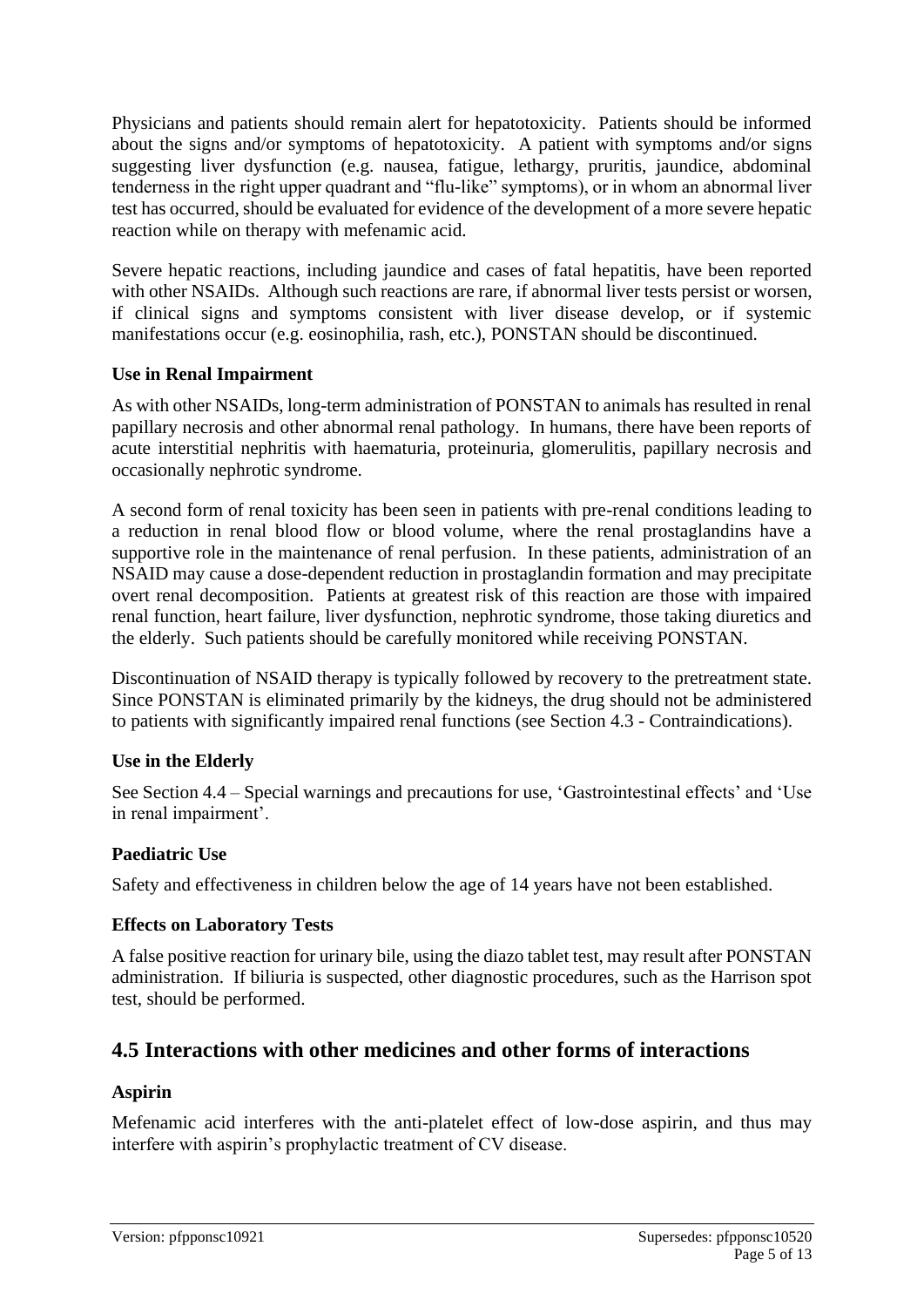#### **Anticoagulants**

The concurrent use of NSAIDs and warfarin has been associated with severe, sometimes fatal haemorrhage.

Mefenamic acid, like other non-steroidal anti-inflammatory agents, can inhibit platelet aggregation and may prolong prothrombin time in patients on warfarin therapy. Mefenamic acid has been shown to displace warfarin from protein binding sites and may enhance the response to oral anticoagulants.

NSAIDs, such as PONSTAN, should be used in combination with warfarin, only if absolutely necessary. Concurrent administration of PONSTAN with oral anticoagulant drugs requires frequent prothrombin time monitoring (see Section 4.4 - Special warnings and precautions for use).

#### **Anti-hypertensives**

NSAIDs, such as mefenamic acid, can reduce the efficacy of anti-hypertensive drugs including diuretics, angiotensin-converting enzyme (ACE) inhibitors, angiotensin II antagonists (AIIA) and beta-blockers.

In patients with impaired renal function (e.g. dehydrated patients or elderly patients with compromised renal function), the co-administration of an ACE inhibitor or an AIIA and/or diuretics with a cyclooxygenase inhibitor can increase the deterioration of the renal function, including the possibility of acute renal failure, which is usually reversible. The occurrence of these interactions should be considered in patients taking mefenamic acid with an ACE inhibitor or an AIIA and/or diuretics.

Therefore, the concomitant administration of these drugs should be done with caution, especially in elderly patients. Patients should be adequately hydrated and the need to monitor renal function should be assessed before, and periodically during, concomitant treatment.

#### **Corticosteroids**

Concurrent use with NSAIDs may increase the risk of gastrointestinal ulceration or bleeding.

#### **Ciclosporin or Tacrolimus**

Concomitant administration with NSAIDs increases the risk of nephrotoxicity.

#### **Hypoglycaemic Agents**

There have been reports of changes in the effects of oral hypoglycaemic agents in the presence of NSAIDs. Therefore, mefenamic acid should be administered with caution in patients receiving insulin or oral hypoglycaemic agents.

#### **Lithium**

Mefenamic acid has produced an elevation of plasma lithium levels and a reduction in renal lithium clearance. Thus, when mefenamic acid and lithium are administered concurrently, patients should be observed carefully for signs of lithium toxicity.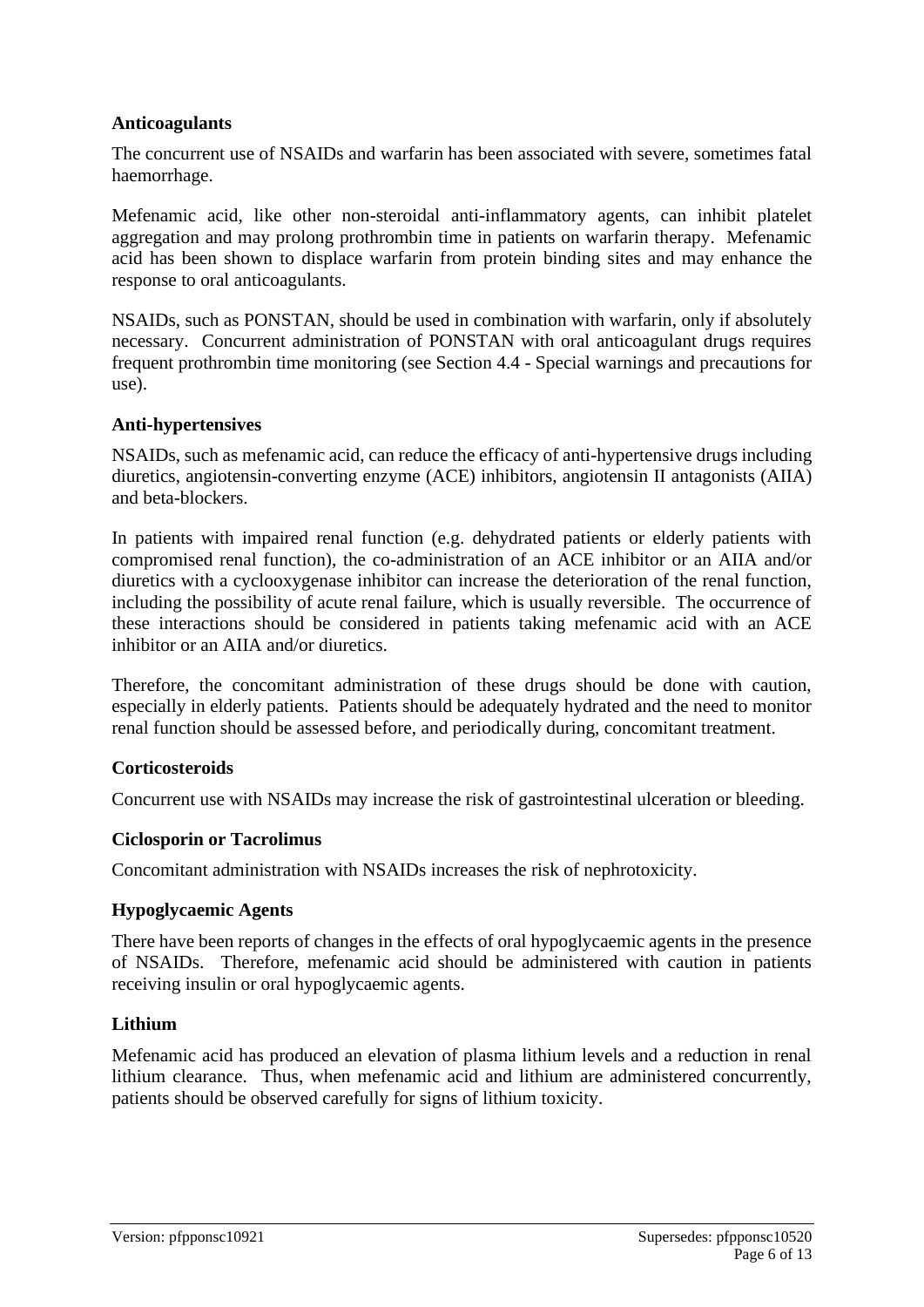### **Methotrexate**

Caution is advised when methotrexate is administered concurrently with NSAIDs, including mefenamic acid, because NSAID administration may result in increased plasma levels of methotrexate, especially in patients receiving high doses of methotrexate.

# **4.6 Fertility, pregnancy and lactation**

#### **Effects on Fertility**

Based on the mechanism of action, the use of NSAIDs may delay or prevent rupture of ovarian follicles, which has been associated with reversible infertility in some women. In women who have difficulties conceiving or who are undergoing investigation of infertility, withdrawal of NSAIDs, including PONSTAN, should be considered.

#### **Use in Pregnancy – Category C**

Since there are no adequate and well-controlled studies in pregnant women, PONSTAN should be used only if the potential benefits to the mother justify the possible risks to the fetus. It is not known if mefenamic acid or its metabolites crosses the placenta.

NSAIDs given during the latter part of pregnancy may cause closure of the fetal ductus arteriosus, fetal renal impairment, inhibition of platelet aggregation, and delay labour and birth.

Because of the effects of drugs in this class (i.e. inhibitors of prostaglandin synthesis) on the fetal CV system (i.e. premature closure of the ductus arteriosus), the use of mefenamic acid in pregnant women is not recommended and should be avoided during the third trimester of pregnancy, including the last few days before expected birth..

#### Oligohydramnios and Neonatal Renal Impairment:

Use of NSAIDs from about 20 weeks gestation may cause fetal renal dysfunction leading to oligohydramnios and, in some cases, neonatal renal impairment.These adverse outcomes are seen, on average, after days to weeks of treatment, although oligohydramnios has been infrequently reported as soon as 48 hours after NSAID initiation. Oligohydramnios is often, but not always, reversible with treatment discontinuation. Complications of prolonged oligohydramnios may, for example, include limb contractures and delayed lung maturation. In some post-marketing cases of impaired neonatal renal function, invasive procedures such as exchange transfusion or dialysis were required. If, after careful consideration of alternative treatment options for pain management, NSAID treatment is necessary from about 20 weeks, limit use to the lowest effective dose and shortest duration possible. Consider ultrasound monitoring of amniotic fluid if treatment extends beyond 48 hours. Discontinue treatment with NSAIDs if oligohydramnios occurs.

Mefenamic acid inhibits prostaglandin synthesis which may result in prolongation of pregnancy and interference with labour when administered late in the pregnancy. Women on mefenamic acid therapy should consult their physician if they decide to become pregnant.

The inhibition of prostaglandin synthesis by NSAIDs may adversely affect pregnancy. Epidemiological studies suggest an increased risk of spontaneous abortion after use of prostaglandin synthesis inhibitors in early pregnancy. In animals, administration of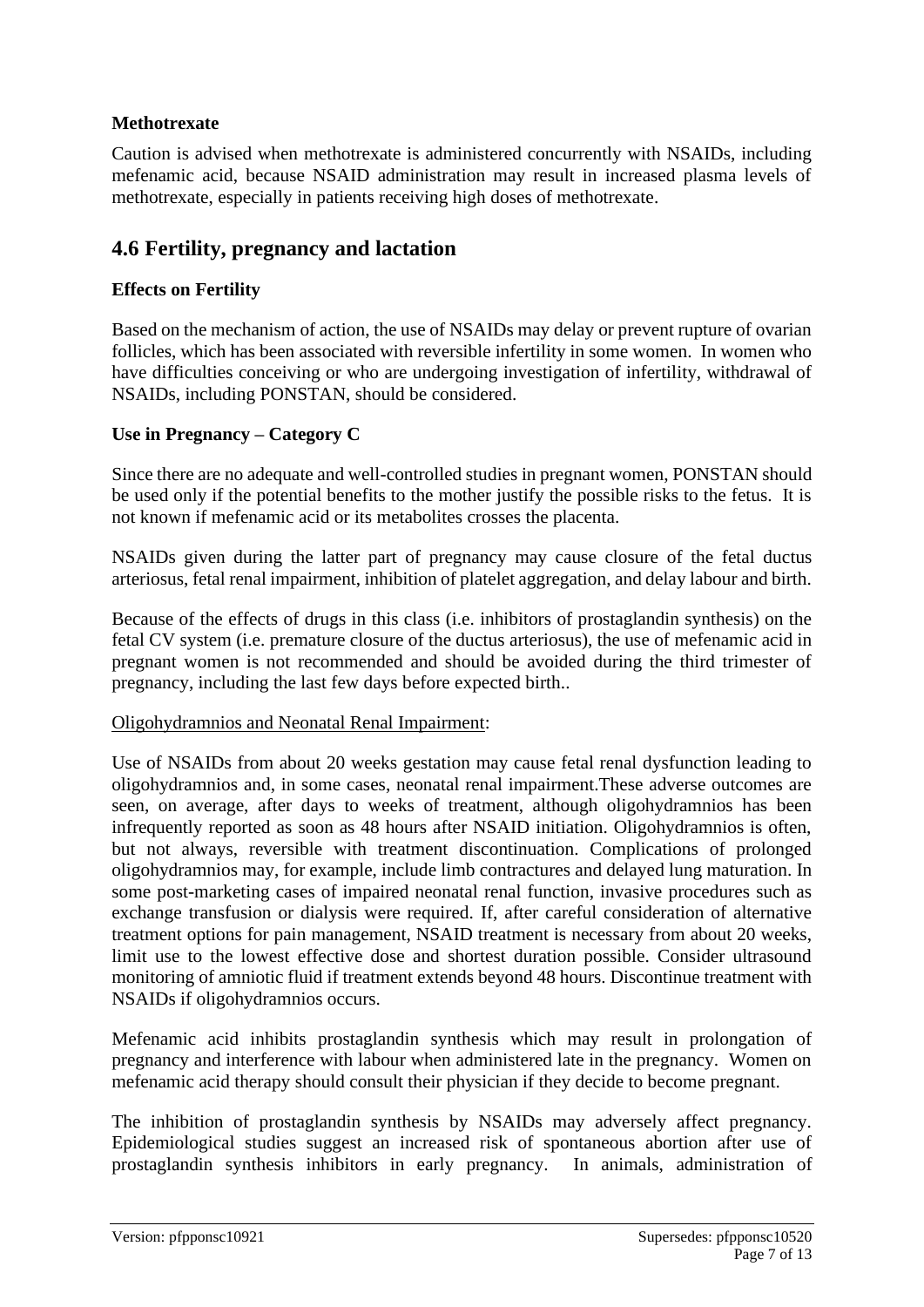prostaglandin synthesis inhibitors has been shown to result in increased pre- and post-implantation loss.

#### **Use in Lactation**

Trace amounts of PONSTAN may be present in breast milk and transmitted to the nursing infant. Thus PONSTAN should not be taken by the nursing mother because of the effects of this class of drugs on the infant cardiovascular system.

### **4.7 Effects on ability to drive and use machines**

The effects of this medicine on a person's ability to drive and use machines were not assessed as part of its registration. However, adverse effects of PONSTAN include dizziness, drowsiness and blurred vision which could affect the ability to drive or use machines (see Section 4.8 - Adverse effects (Undesirable effects)).

### **4.8 Adverse effects (undesirable effects)**

#### **Gastrointestinal Disorders**

The most frequently reported adverse effects associated with the use of PONSTAN involve the gastrointestinal tract. In controlled studies for up to eight months, the following disturbances were reported in decreasing order of frequency: diarrhoea (approximately 5% of patients), nausea with or without vomiting, other gastrointestinal symptoms and abdominal pain. In certain patients, the diarrhoea was of sufficient severity to require discontinuation of the medication. Diarrhoea is usually dose related. It generally subsides on reduction of dosage and rapidly disappears on termination of therapy.

Other less frequently reported gastrointestinal effects were anorexia, cholestatic jaundice, colitis, enterocolitis, mild hepatic toxicity, hepatitis, hepatorenal syndrome, pyrosis, pancreatitis, steatorrhoea, flatulence, constipation, gastrointestinal inflammation, gastrointestinal ulceration (with and without haemorrhage) and gastrointestinal perforation.

#### **Blood and Lymphatic System**

Cases of auto-immune haemolytic anaemia have been associated with the continuous administration of PONSTAN for 12 months or longer. In such cases the Coombs test results are positive with evidence of both accelerated RBC production and RBC destruction. The process is reversible upon termination of PONSTAN administration.

Decreases in haematocrit have been noted in 2% to 5% of patients and primarily in those who have received prolonged therapy. Leukopoenia, eosinophilia, thrombocytopoenia purpura, agranulocytosis, pancytopoenia, aplastic anaemia, bone marrow hypoplasia and platelet aggregation inhibition have also been reported.

#### **Immune System**

Anaphylaxis.

#### **Metabolism and Nutrition**

Glucose intolerance in diabetic patients, hyponatraemia and fluid retention.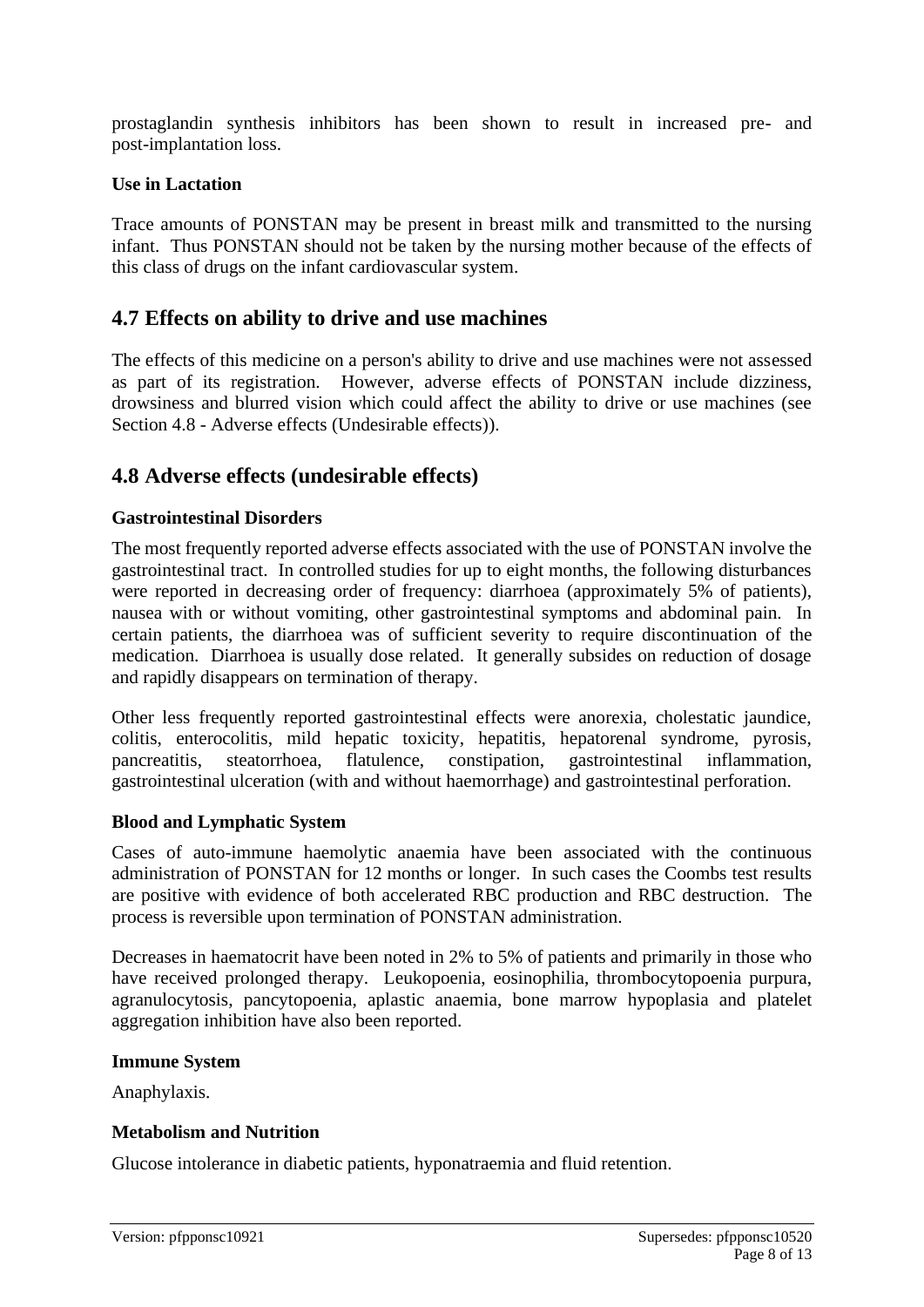#### **Psychiatric Disorders**

Nervousness.

#### **Nervous System**

Aseptic meningitis, convulsions, drowsiness, dizziness, headache, blurred vision and insomnia.

#### **Eye and Ear Disorders**

Eye irritation, reversible loss of colour vision and ear pain.

#### **Cardiovascular System**

Hypotension, hypertension and palpitations.

#### **Respiratory and Thoracic System**

Asthma and dyspnoea.

#### **Skin and Subcutaneous Tissue Disorders**

Angioedema, oedema of the larynx, erythema multiforme, perspiration, Lyell's syndrome (toxic epidermal necrolysis), Stevens-Johnson syndrome, dermatitis exfoliative, pruritus, urticaria, rash and facial oedema.

#### **Renal and Urinary Disorders**

As with other NSAIDs, renal failure including papillary necrosis has been reported. In elderly patients renal failure has occurred after taking PONSTAN for 2 to 6 weeks. The renal damage may not be completely reversible. Haematuria, dysuria, tubulointerstitial nephritis, glomerulonephritis and nephrotic syndrome have also been reported.

#### **General Disorders and Administration Site Conditions**

Oedema.

#### **Investigations**

Urobilinogen urine (false-positive) and liver function test abnormal.

In post-marketing experience, the following adverse effects have occurred from NSAID use that cannot be excluded as a class-effect:

#### **Pregnancy, puerperium and perinatal conditions**

Oligohydramnios, ductus arteriosus premature closure, prolonged labour, prolonged pregnancy, neonatal renal impairment

#### **Skin and Subcutaneous Tissue Disorders**

Drug Reaction with Eosinophilia and Systemic Symptoms (DRESS) syndrome

#### **Reporting Suspected Adverse Effects**

Reporting suspected adverse reactions after registration of the medicinal product is important. It allows continued monitoring of the benefit-risk balance of the medicinal product. Healthcare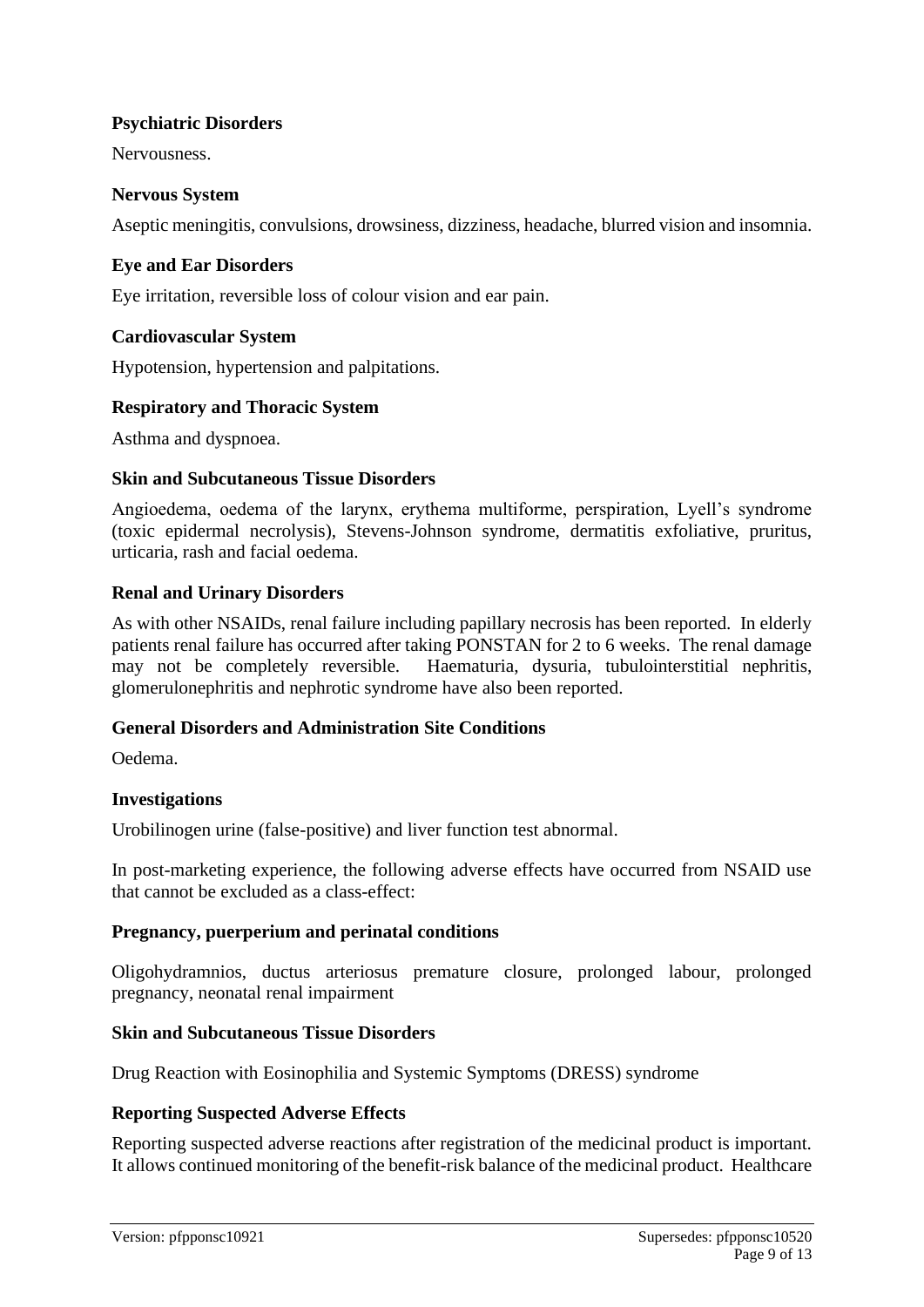professionals are asked to report any suspected adverse reactions at [www.tga.gov.au/reporting](http://www.tga.gov.au/reporting-problems)[problems.](http://www.tga.gov.au/reporting-problems)

# **4.9 Overdose**

### **Symptoms**

Symptoms of overdosage are related to the amount of drug ingested and range from gastrointestinal discomfort and diarrhoea to seizures, acute renal failure, confusional state, vertigo, hallucination, coma and death. Plasma levels of up to 210 µg/mL (therapeutic range 1 to 10 µg/mL) have been reported resulting in repeated generalised convulsions, but are not generally useful for evaluation and management of overdosage.

### **Treatment**

There is no specific antidote for mefenamic acid overdose. Treatment is symptomatic and supportive, including fluid replacement and IV access especially to patients who are dehydrated or unable to ingest adequate fluids. Avoiding intravascular fluid depletion will help prevent development of renal failure.

In cases of severe toxicity, activated charcoal may reduce absorption of the drug if given within one to two hours after ingestion. In patients who are not fully conscious or have impaired gag reflex, consideration should be given to administering activated charcoal via nasogastric tube ensuring that the airway is protected.

In clinically severe overdoses, full blood count, electrolytes, glucose, renal function, liver function tests, arterial blood gases and coagulation studies should be monitored for abnormalities.

Because mefenamic acid and its metabolites are firmly bound to plasma proteins, haemodialysis, haemoperfusion and peritoneal dialysis may be of little value.

For information on the management of overdose, contact the Poisons Information Centre on 13 11 26 (Australia).

# **5. PHARMACOLOGICAL PROPERTIES**

# **5.1 Pharmacodynamic properties**

# **Mechanism of Action**

PONSTAN has demonstrated analgesic, anti-inflammatory and antipyretic properties in human clinical studies and in classical animal test systems. These effects may be due to PONSTAN's dual action on prostaglandins. It inhibits the enzymes of prostaglandin synthetase and also antagonises the actions of prostaglandin at the receptor sites. These effects may also be responsible for its effectiveness in the treatment of primary dysmenorrhoea. The pain of primary dysmenorrhoea is thought to be due to increased abnormal uterine activity and uterine ischaemia, probably induced by release of  $PGF_{2\alpha}$  or due to increase in the ratio of  $PGF_{2\alpha}$ :  $PGE_2$ . Prostaglandins are also believed to be responsible, at least in some part, for the symptoms of menorrhagia.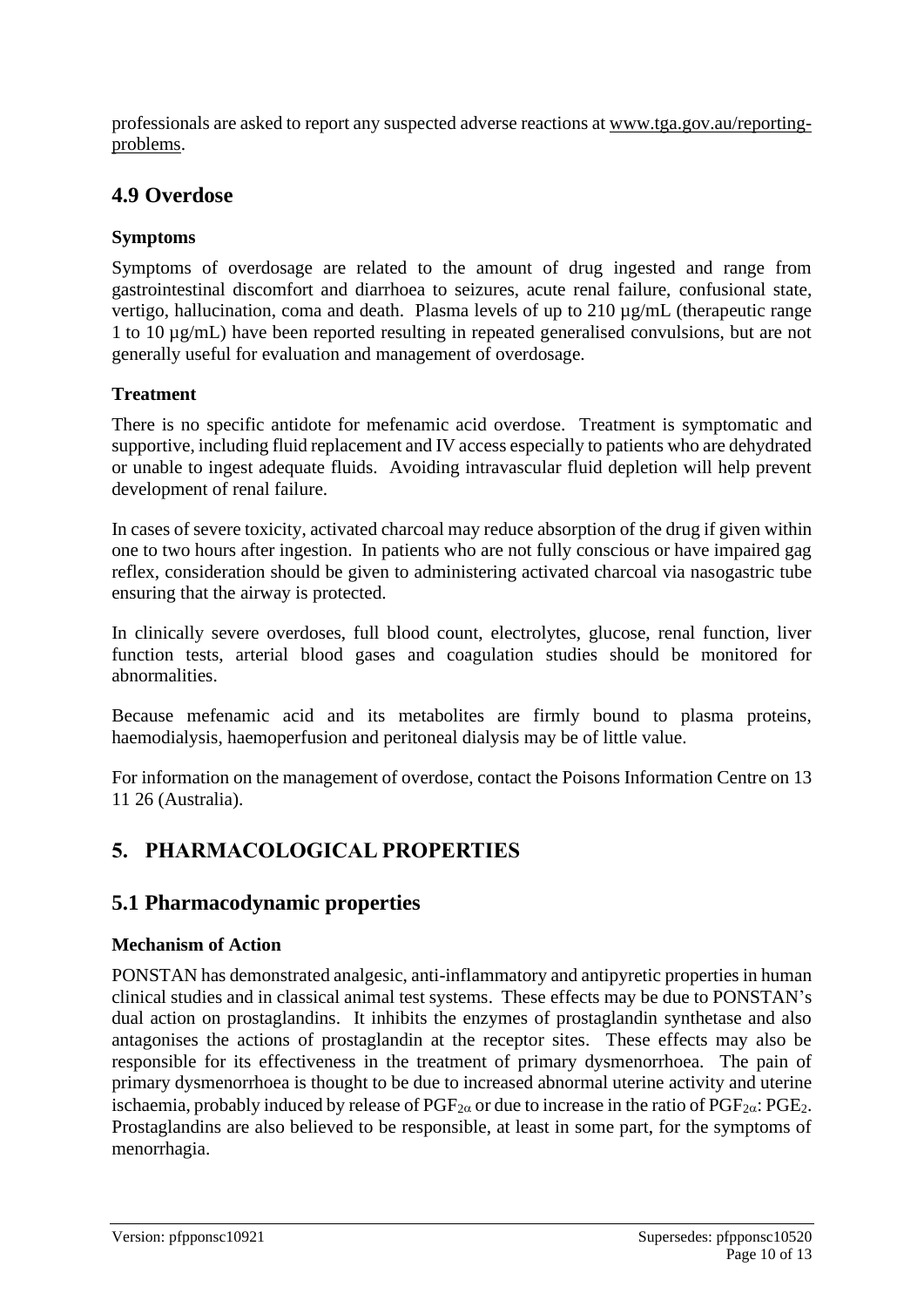### **Clinical Trials**

No data available.

### **5.2 Pharmacokinetic properties**

#### **Absorption**

Single and multiple studies have shown that PONSTAN usually reaches peak plasma levels 2 to 4 hours after oral administration with a half-life of 2 hours.

#### **Distribution**

Mefenamic acid and its metabolites are firmly bound to plasma proteins.

#### **Metabolism**

Mefenamic acid metabolism is predominantly mediated via cytochrome P450 CYP 2C9 in the liver. Patients who are known or suspected to be poor CYP2C9 metabolisers based on previous history/experience with other CYP2C9 substrates, should be administered mefenamic acid with caution as they may have abnormally high plasma levels due to reduced metabolic clearance.

Two distinct metabolic products, one a hydroxymethyl derivative and the other a carboxy derivative, have been identified in both plasma and urine. Mefenamic acid and its two metabolic derivatives become conjugated with glucuronic acid through an ester linkage which is alkali labile and are excreted principally in the urine, but also to some extent in the bile and faeces.

#### **Excretion**

Following a single dose, 67% of the total dose is excreted in the urine as unchanged drug or as one of the two metabolites. 20% to 25% of the dose is excreted in the faeces during the first three days.

# **5.3 Preclinical safety data**

#### **Genotoxicity**

No data available.

#### **Carcinogenicity**

No data available.

# **6. PHARMACEUTICAL PARTICULARS**

# **6.1 List of excipients**

- Lactose monohydrate
- Titanium dioxide
- Gelatin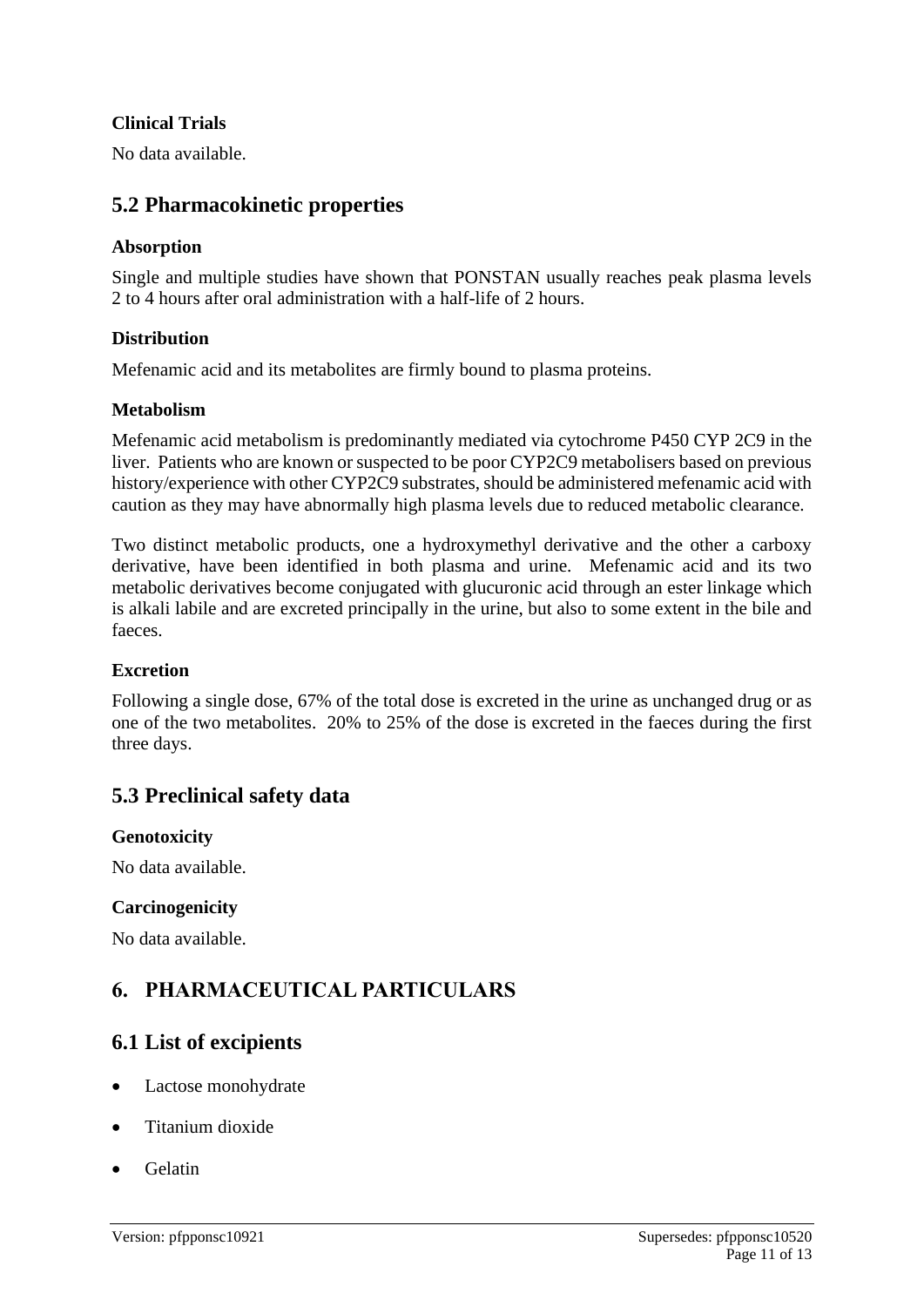- Brilliant blue FCF
- Iron oxide yellow
- Carbon black

# **6.2 Incompatibilities**

Incompatibilities were either not assessed or not identified as part of the registration of this medicine.

# **6.3 Shelf life**

In Australia, information on the shelf life can be found on the public summary of the Australian Register of Therapeutic Goods (ARTG). The expiry date can be found on the packaging.

# **6.4 Special precautions for storage**

Store below 30 °C.

# **6.5 Nature and contents of container**

PONSTAN 250 mg capsules are available in PVC/Al blister packs of 20 or 50 capsules and bottles of 50 capsules.

Not all pack sizes may be marketed.

# **6.6 Special precautions for disposal**

In Australia, any unused medicine or waste material should be disposed of in accordance with local requirements.

# **6.7 Physicochemical properties**

Mefenamic acid is one of the fenamate series of non-steroidal anti-inflammatory agents. It is a white or almost white, microcrystalline powder. The drug is almost insoluble in water, slightly soluble in ethanol (96 percent) and in methylene chloride. It dissolves in dilute solutions of alkali hydroxides.

### **Chemical Structure**